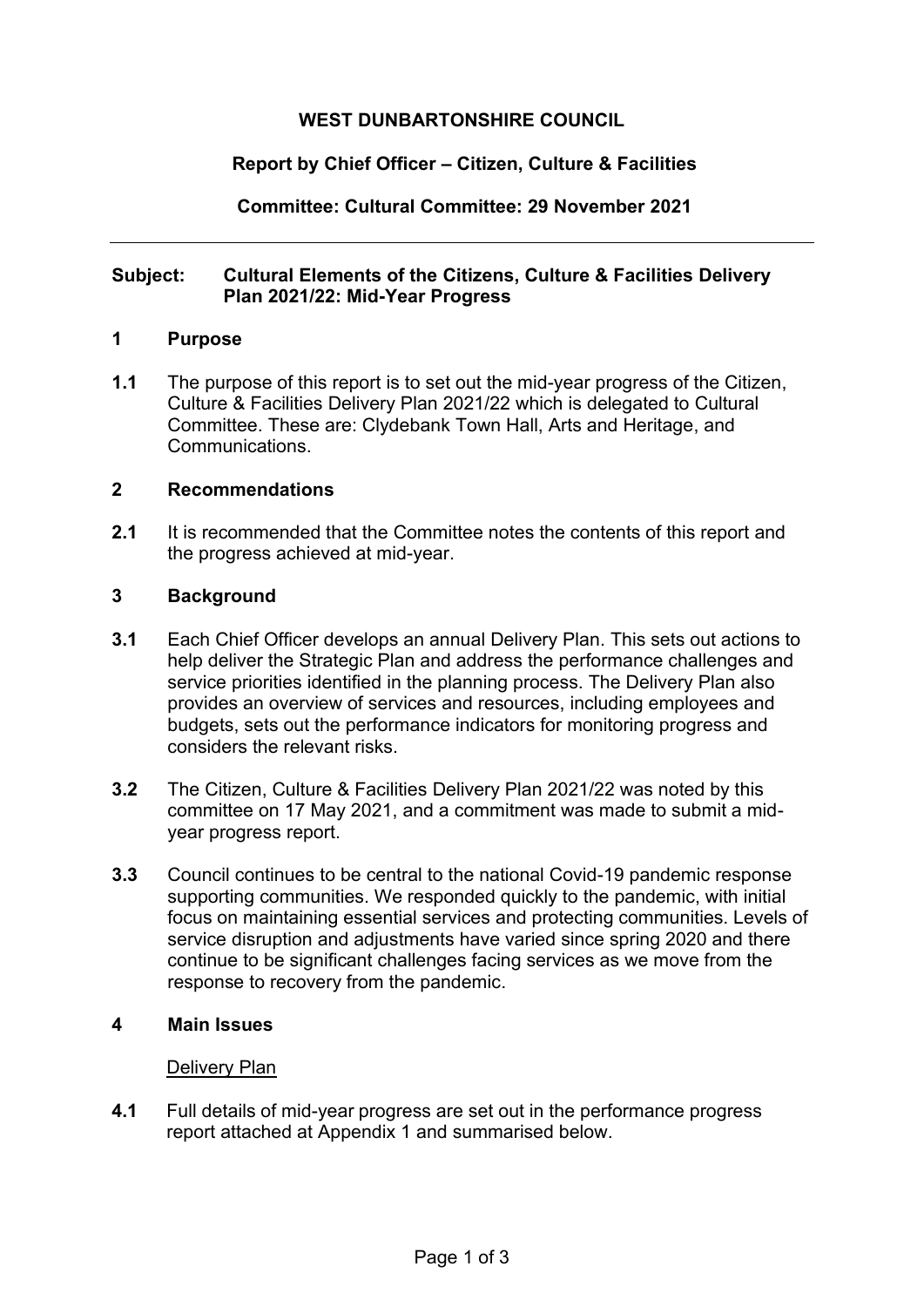- **4.2** At this mid-point of the year, of the six actions in the plan, all actions are making progress and on track for delivery by 31 March 2022.
- **4.3** Also included in the plan are six performance indicators of which four are monitored on a quarterly basis. Of these, three indicators achieved their midyear target and one narrowly missed the target. The following paragraph details progress against the one quarterly performance indicator that failed to meet target and shows amber status.
- **4.4** Percentage of residents who feel the Council communicates well with them, marginally missed target in both quarters. However performance has improved for the same period in the previous year and continues to remain a key priority.
- **4.5** The plan does not include any Risks.

### Service User Feedback – Complaints

- **4.7** A key focus in the development of the delivery plan was ensuring that customer feedback informs learning and improvement. One of the main sources of feedback is complaints data.
- **4.8** There were no complaints in relation to, Clydebank Town Hall, Arts and Heritage, and Communications between 1 April and 30 September 2021. Complaints data will continue to be monitored to identify learning opportunities.

## **5 People Implications**

**5.1** There are no direct people implications arising from this report.

## **6 Financial & Procurement Implications**

**6.1** There are no direct financial or procurement implications arising from this report.

#### **7 Risk Analysis**

**7.1** Failure to deliver on the actions assigned to the strategic area may have a direct impact on the delivery of the Council's Strategic Plan. It is essential that remedial action is taken to ensure strategic delivery plans achieve the commitments detailed and approved.

## **8 Equalities Impact Assessment**

- **8.1** As this report details progress on an action plan already agreed, there is no requirement for equalities screening or impact assessment.
- **9 Consultation**